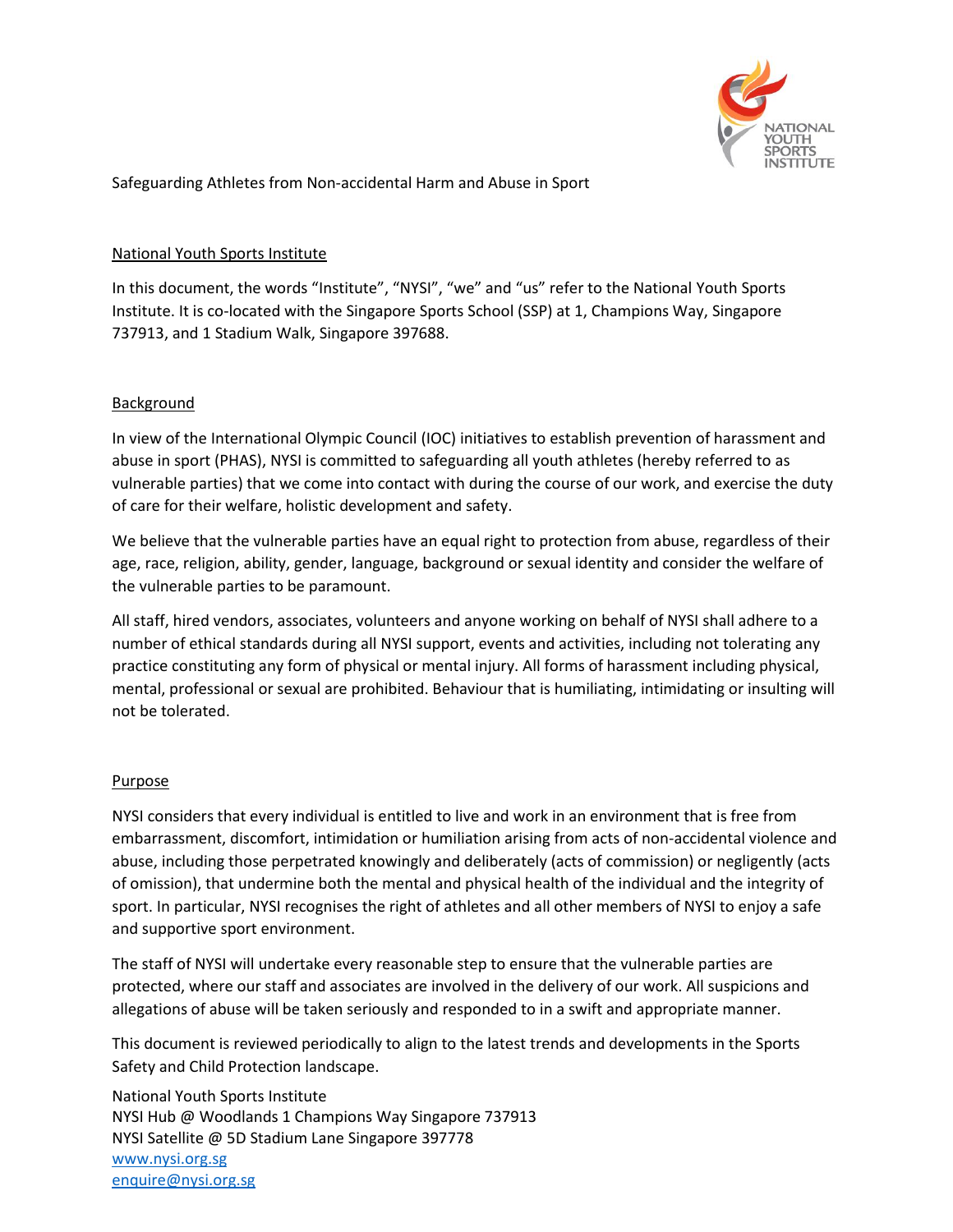

### Policy Context

This policy applies to all youth athletes whom NYSI support, all individuals who are subject to the SSP Code of Conduct, all hired vendors, associates, volunteers and anyone working on behalf of NYSI.

Based on recommendations by the IOC, NYSI adopts the IOC initiatives on the prevention of harassment and abuse in sport (PHAS).

NYSI calls upon its staff, all individuals involved in leadership, all officials and all athletes associated with NYSI to exemplify equitable, respectful and ethical leadership, to observe and respect the cultural differences and promote the rights, the well-being and protection of all individuals at all levels.

Non-accidental harms and abuse are a breach of the SSP Code of Conduct and will be investigated and sanctioned accordingly.

### Definition

Non-accidental harms and abuse, including sexual abuse and assault, financial abuse, bullying and emotional abuse, hazing, neglect, physical abuse and child exploitation, are violations of human rights, regardless of cultural setting, that damage both individual and organisational health. Every member of NYSI shares the responsibility to identify and prevent non-accidental harms and to develop a culture of dignity, respect and safety within the NYSI community.

- Non-accidental harms: Non-accidental harms are defined as any unwelcome sexual harassment and/or abuse, financial abuse, bullying and emotional abuse, hazing, neglect, physical abuse and child exploitation.
- Sexual harassment and/or abuse: Sexual harassment and/or abuse is any unwelcome sexual advance, request for sexual favours or any other form of unsolicited or unwelcome sexual conduct. Sexual abuse and/or harassment often occurs after the careful grooming of the individual until he/she believes that sexual involvement with his/her abuser is acceptable, unavoidable or a normal part of the relationship and every day behaviour.
- Financial abuse: Financial abuse is bullying or exploitation involving material and/or fiscal assets including tactics to limit access to assets, concealing information about accessibility to assets or using assets as the basis to control an individual's behaviour.
- Emotional abuse: Emotional abuse is behaviour that may result in psychological trauma to an individual including anxiety, depression or post-traumatic stress disorder.
- Hazing: Hazing includes initiation activities that involve forms of ridicule and humiliation within a group or in public as well as pranks.
- Neglect: Neglect is willful inattention to an individual's basic needs including suitable shelter, nutrition and psychological support.
- Physical abuse: Physical abuse is all forms of inappropriate physical harm to the individual.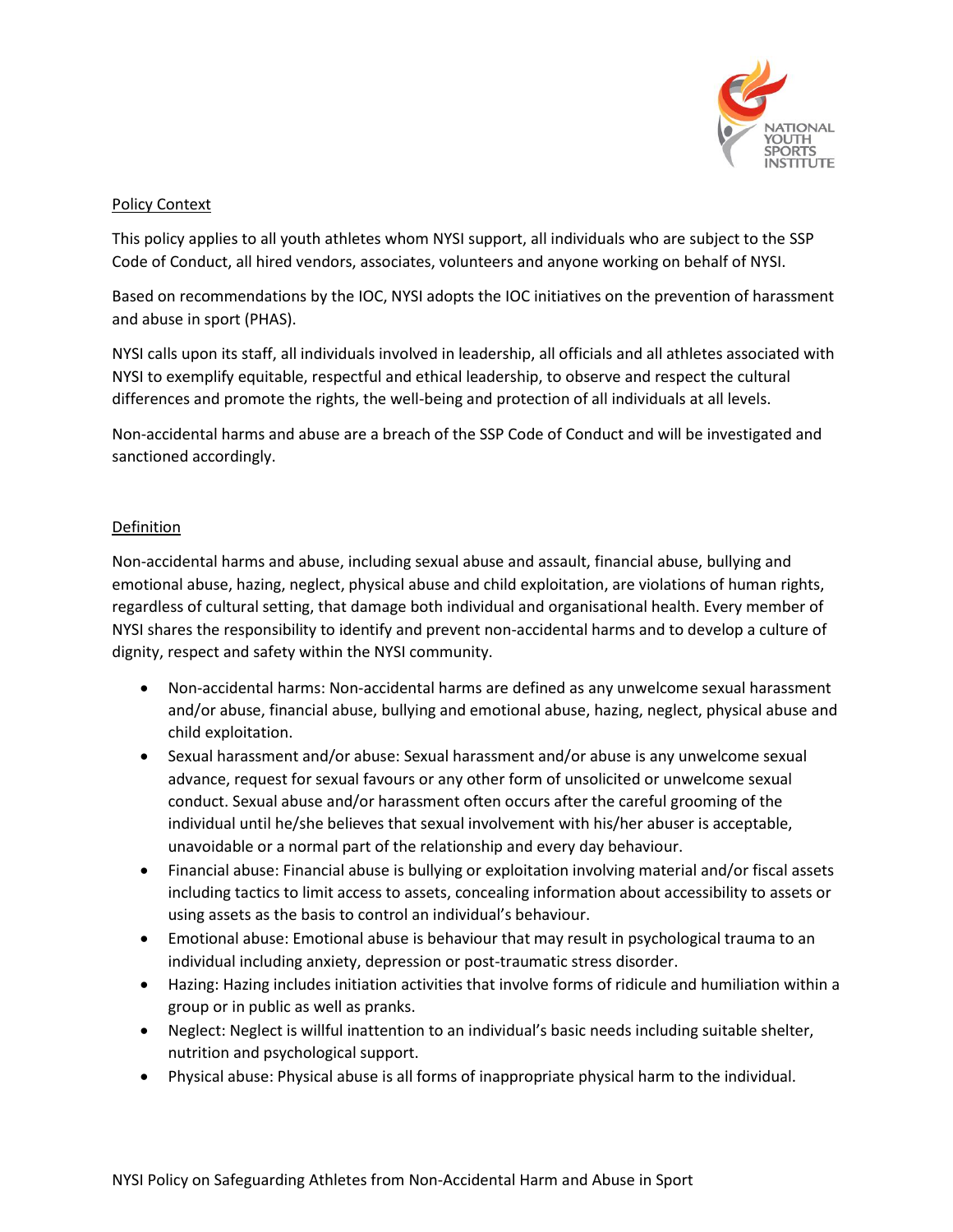

 Child exploitation: Child exploitation is exploitation of under-aged individuals. Exploitation refers to the use of an individual for ones' own benefit, gratification or satisfaction.

### Recommendations for responding to non-accidental harms and abuse

Responding to non-accidental harms and abuse can include, but is not limited to, the following options before a complaint is made:

- Victims should clearly communicate to the harasser that his/her behavior is unwelcome, unacceptable and offensive. Be as direct as you can, particularly when the alleged harasser may have reason to believe that the behavior is welcomed, normal or appropriate.
- Victims can confidentially inform and seek support from a coach, official, colleague or any other senior person you have confidence in.
- Victims can take personal action by filing a formal or informal complaint to the appropriate (legal) authority.
- Witnesses should report non-accidental harms to a third party and the appropriate authorities.
- Inform the National Sport Association (NSA), International Sport Federation (ISF) or NYSI about any accusations. The Grievance Form (Annex A) detailing the incident should be submitted to the Safeguarding Officer and documented.

# Reporting procedure for addressing incidents of non-accidental harms

Any person (whether an employee of NYSI or student-athlete or otherwise) seeking advice concerning wrongdoing, or wishing to report a disclosure of wrongdoing involving an employee of NYSI has the option of making the report to our Safeguarding Officer at andrea chen@nysi.org.sg , [shina\\_lee@nysi.org.sg](mailto:shina_lee@nysi.org.sg) or [mohammad\\_ismail@nysi.org.sg.](mailto:mohammad_ismail@nysi.org.sg)

All reports are strictly confidential except where otherwise required by law. As far as possible, the information on disclosures shall be restricted to the NYSI Safeguarding Committee.

#### Reporting Procedure

- Reports or complaints sent to Safeguarding Officer through designated email or in person, including the Grievance Form.
- Reports or complaints to be received by Safeguarding Officer.
- Safeguarding Officer to arrange necessary counseling support within 24 hours and notify parents of minors.

Internal analysis, intelligence gathering and liaison with public authorities, disciplinary procedure and decision